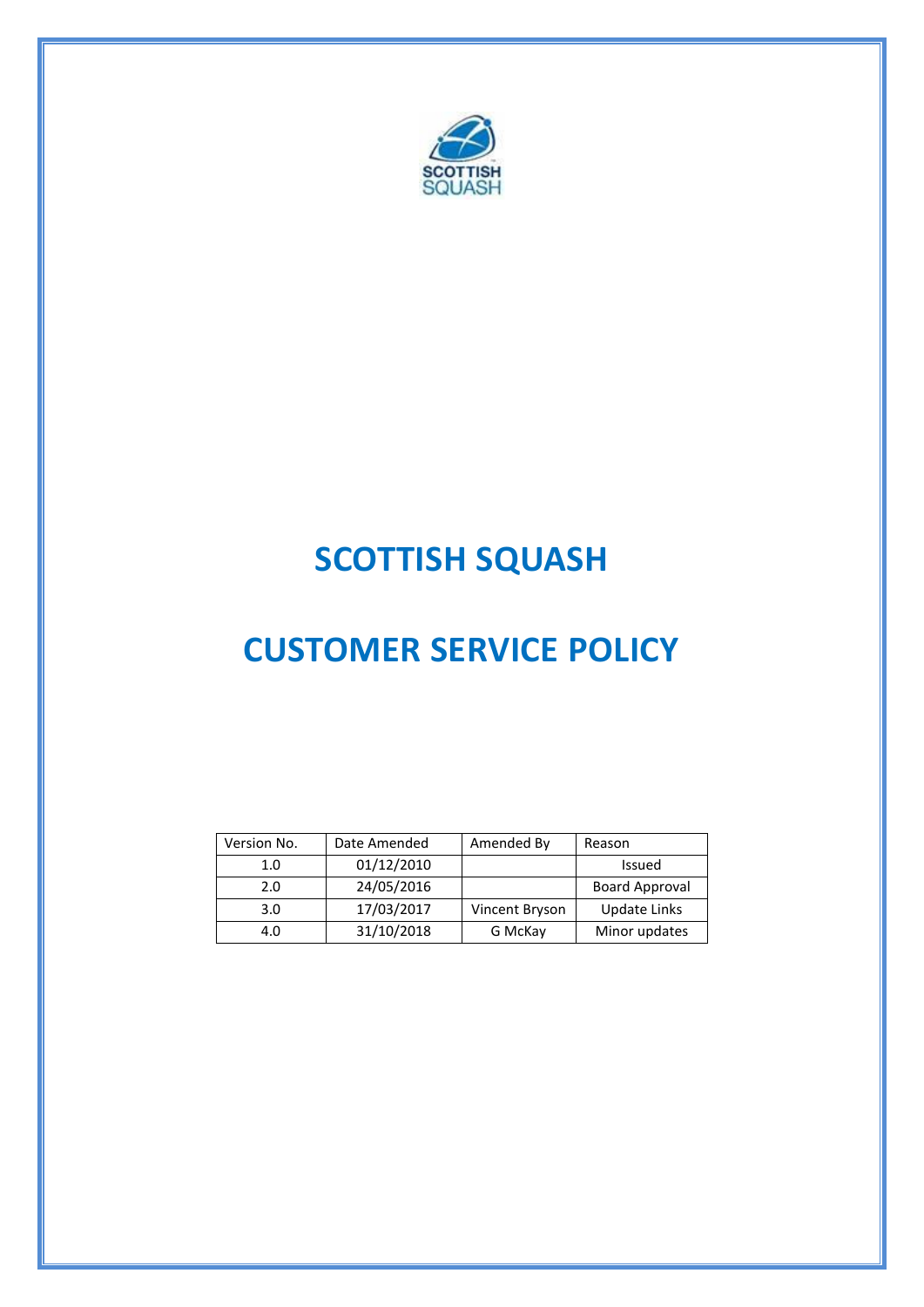#### **CUSTOMER SERVICE LEVELS**

#### **1 Introduction**

Excellent customer service is one of our key values and all our staff are committed to delivering the best possible standard of service to our customers.

#### **2 What you as a customer can expect from us**

- We aim to get it right first time, every time, so that you don't have to keep contacting us about the same issue.
- We will provide accurate and clear information in response to your enquiries.
- We will be open and honest about what we can or cannot deliver.
- We will be attentive, friendly, polite, considerate and professional at all times.
- We will use plain English, avoid jargon and technical terms.
- If you need special help we will try to make arrangements that meet your needs.
- If you are acting on behalf of a club we offer a regional support network via our Development Team and any club can access their services.

#### **3 Enquiries via emails**

We will, where possible, reply to e-mails within one working day. Our general email address is [info@scottishsquash.org](mailto:info@scottishsquash.org)

If we are unable to reply within one working day we will let you know when you can expect a full response.

If the member of staff you need is out of the office, you will receive an e-mail response advising you when they will be available and who to contact in the meantime if your enquiry is urgent.

#### **4 Telephone enquiries**

Our telephone enquiry line is **0131 451 8525** and is open between the hours of 10.00am to 4:00pm Mondays to Fridays, excluding bank holidays. If you call outside of this time please leave a message as our voicemail will be on.

We aim to answer your call promptly, but at busy times we will advise you if you are in a queue and we will endeavour to keep your waiting times as short as possible.